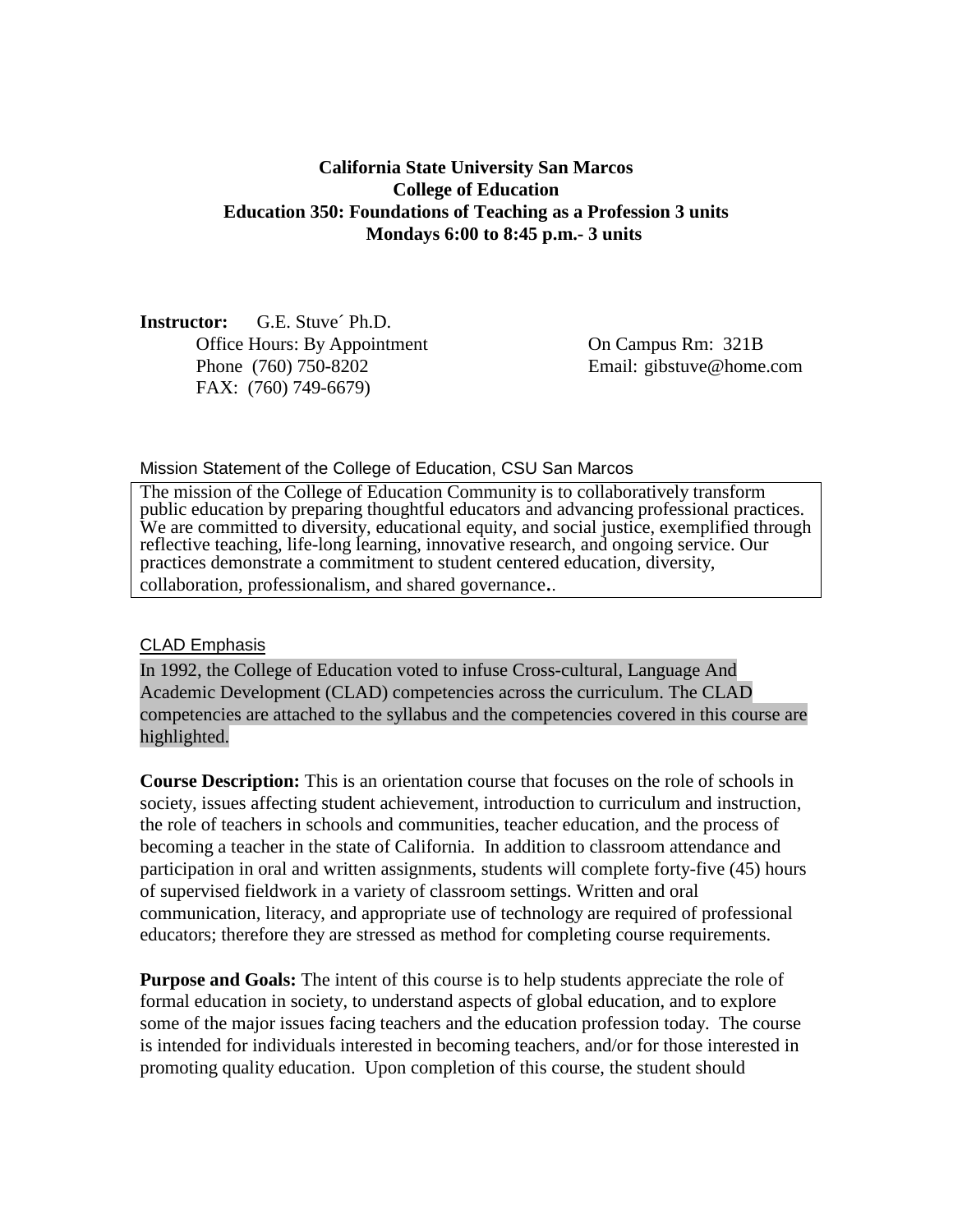understand the nature of formalized education in the United States and should be able to assess his/her interest in teaching as a career.

#### **Course objectives**:

- Understanding the role of schools in society.
- Exploring philosophies and contemporary issues in education.
- Assessing the roles of teachers in schools.
- Understanding the qualifications and credentialing process to teach in California.
- Understanding and appreciating the student as an individual.
- Understanding factors affecting student achievement.
- Understanding critical issues in curriculum and instruction.
- Clarification of motives for choosing teaching as a career.
- Understanding educational reform movements

#### **Required Materials:**

Segall, W.E., and Wilson, A.V. (1998). Introduction to Education: Teaching in a Diverse Society. New York: MacMillan.

Meier, Daniel R. (1997). Learning in Small Moments: Life in an Urban Classroom. New York: Teachers College Press.

## **Suggested Texts/readings**

Kozol, J. (1991). Savage Inequalities: Children in America's Schools. New York: Harper.

:

State Reports and reform documents; "It's Elementary," "Caught in the Middle," "Ready or Not," "Second to None," and other works supplied and/or approved by the instructor.

Ryan, K. & Cooper, J.M. (1998). Kaleidscope. Houghton-Mifflin.

## **Course Requirements**

*General Expectations*: This course is designed for dynamic learning where students take an active part in the learning process. It is therefore essential that students come to class prepared to discuss required readings, submit required assignments, conduct research, lead discussions, and participate in group activities.

*Attendance:* **The attendance policy of the College of Education (COE): Due to the dynamic and interactive nature of courses in the COE, all students are expected to attend all classes and participate actively. At a minimum, students must attend more than eighty percent of class time, or s/he may not receive a passing grade for the**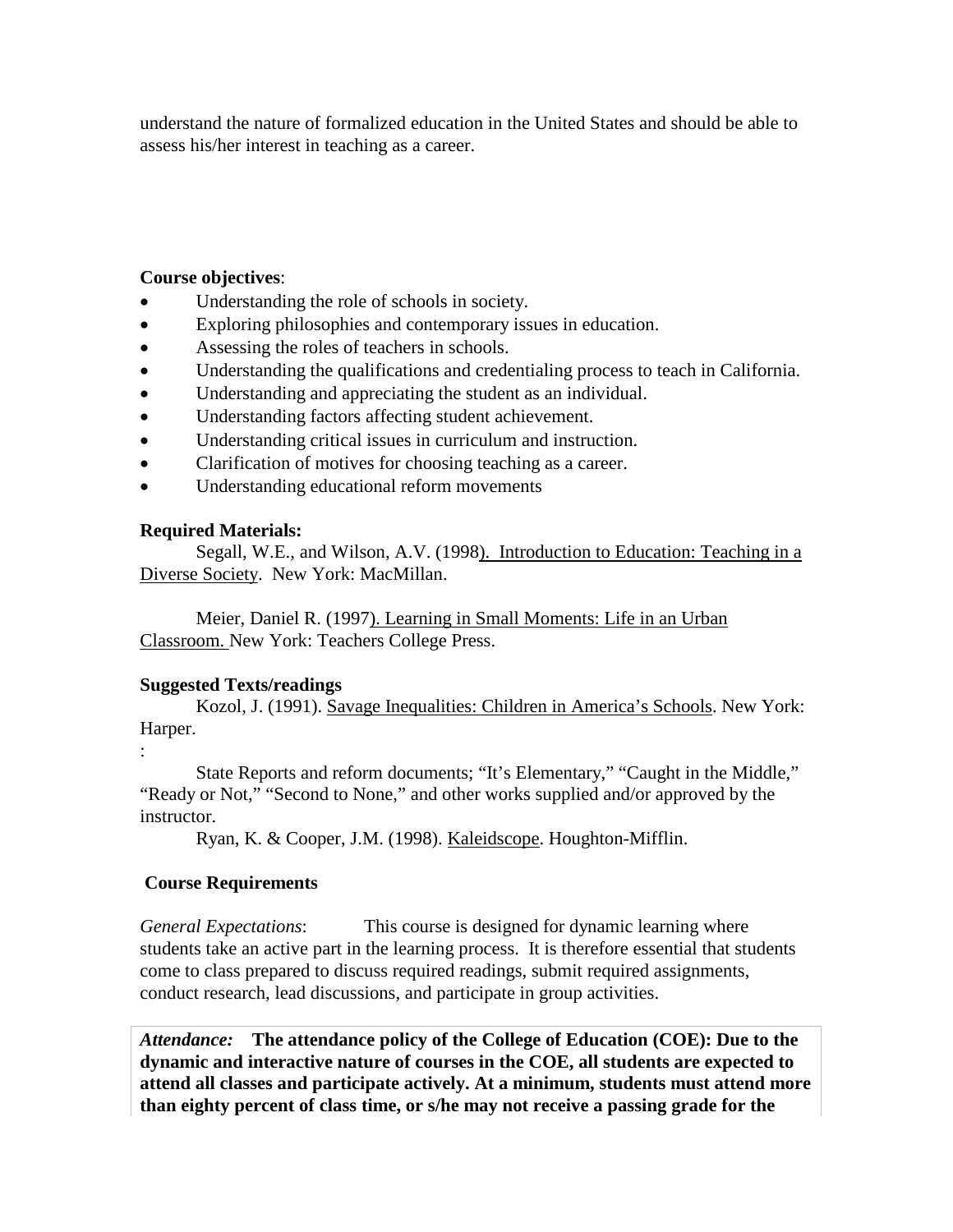**course at the discretion of the instructor. If you miss two class session or are late (or leave early) more than three sessions, you cannot receive a grade of "A". If you miss three class sessions, your highest possible grade is a "C+" Should you have extenuating circumstances, contact the instructor as soon as possible**

*Fieldwork*: In addition to in-class work, assigned readings, and projects, students will be expected to observe a minimum of 45 hours in public schools. Each student will maintain a journal, documenting interesting observations, analysis and questions generated from observations of classrooms in various educational settings (see guidelines for field experience.) Written reports of these visits and the observation forms will be submitted on three dates listed on the tentative class schedule. These reports will be included in determining the final grade. These "field experiences may be included in the requirements for admission to the CSUSM Teacher Credential program.

*Reading Log*: Students are expected to read and keep a log summarizing at least one article **each week** selected from newspapers, magazines, and/or professional journals. The articles chosen should relate to education in general and to the topics mentioned in the text and the course syllabus. The first reading log is due the second week of class. Entries in the log are to provide the following:

- title, source, date of the article, and the log number  $-i.e.,$  "Log  $\#2"$ "
- a brief summary of the main points
- personal reflections

You may be asked to share these articles with other students. The log will be collected and will be reflected in the final grade.

*Teacher Interview:* Students will interview a teacher and write a 3 to 4 page summary of the information learned. Specific details are attached and will be discussed in the first class.

*Oral Report:* Each student will participate in an oral presentation on a major contemporary issue in education or present a brief summary of a book provided by the instructor. The topics and the assessment plan will be discussed more thoroughly in class presentation.

*Technology Assignments*: One or more assignments will be given requiring a computer and use of the internet.

**Grading Policy**: From time to time the instructor will administer a short assessment to determine student comprehension of the concepts being presented in class discussions and lectures.

The following elements will be considered in determining the final grade: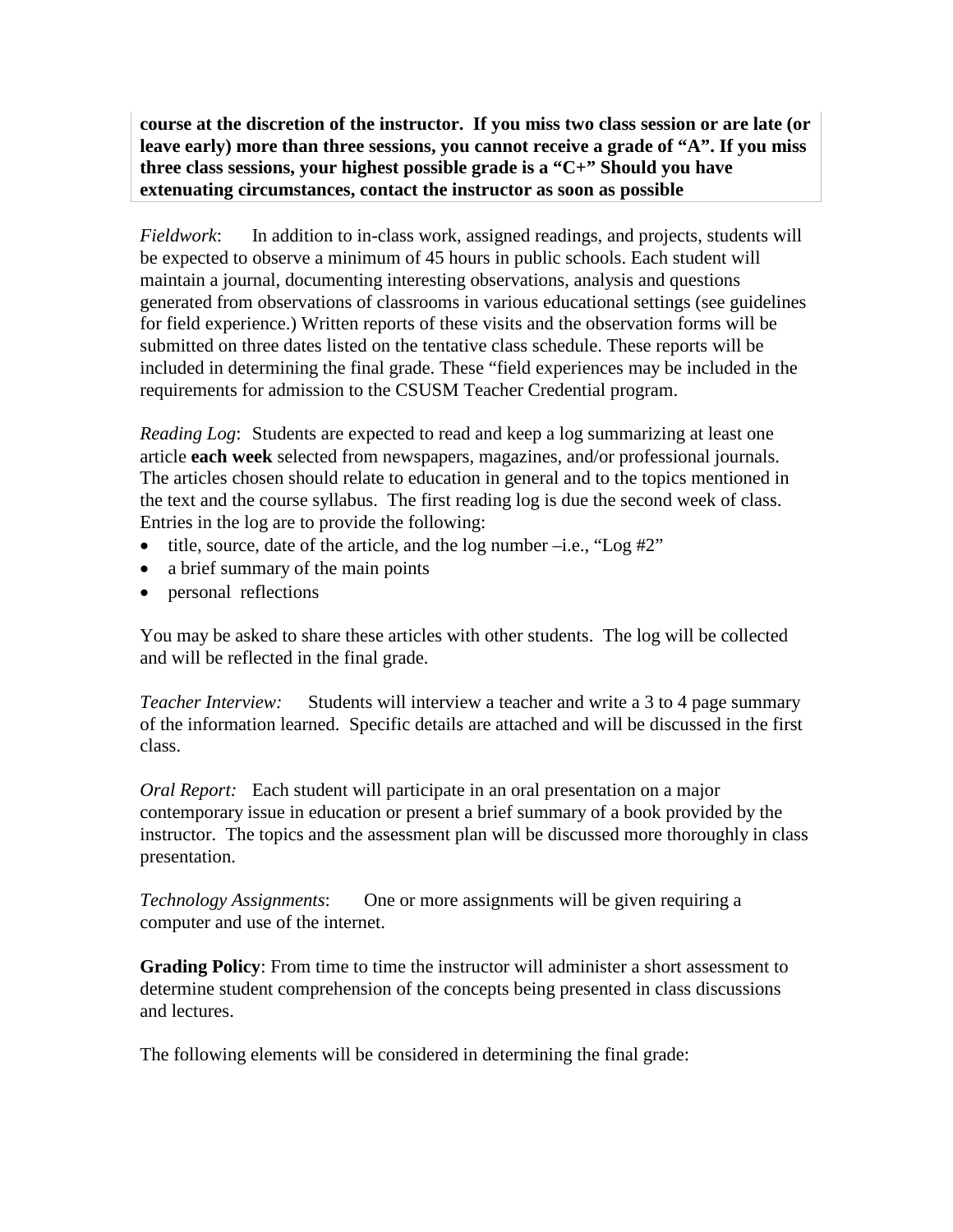Attendance and Class Participation (15 points), Reading Logs (20 points), Teacher Interview (5 points), Oral Report(10points), Technology Assignments (5) points, Field Experience (25 points) and Final Exam (20points.)

| The total number of points earned out of 100 possible will determine grades. |        |           |               |           |            |  |
|------------------------------------------------------------------------------|--------|-----------|---------------|-----------|------------|--|
| $\mathsf{A}$                                                                 | 100-93 | A-92-90   | B+ 88-89      | B 83-87   | - B- 80-82 |  |
| $C_{\pm}$                                                                    | 78-79  | $C.73-77$ | $C - 70 - 72$ | $D$ 60-69 | F 59-0     |  |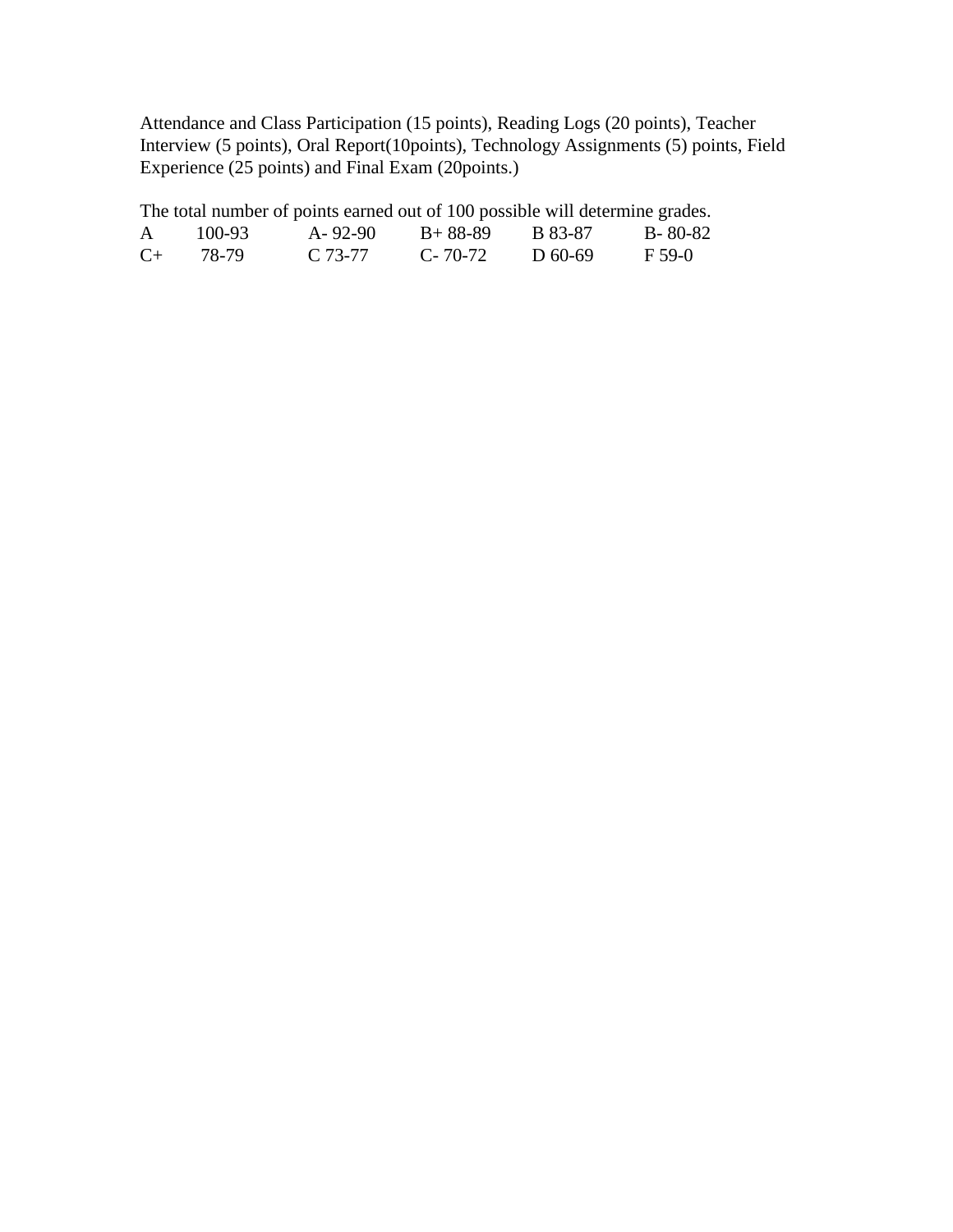# **TENTATIVE CLASS SCHEDULE**

| <b>Date</b> | <b>Topic</b>                                                                                                                                          | <b>Assignment</b>                               |
|-------------|-------------------------------------------------------------------------------------------------------------------------------------------------------|-------------------------------------------------|
| 8/27<br>9/3 | Course overview, introductions, field experience<br>guidelines;, discussion-"Why do you want to become<br>a teacher"<br><b>Holiday-No Class</b>       | Read S&W<br>Ch.1 & 2.<br>Interview a<br>teacher |
| 9/10        | Overview of the credentialing process, discussion of<br>teacher interviews and future assignments                                                     | Read S&W<br>Ch 3 & 4.                           |
| 9/17        | Historical Foundations-Current and past roles of<br>schools in society                                                                                | .Read S&W<br>Ch.11                              |
| 9/24        | Fieldwork Discussion #1. - school climate, children<br>at play discuss categorical programs: GATE, Special<br>Education, LEP/NEP (ELL). Title I, etc. | Technology<br>assignment<br>Read S&W<br>Ch.8    |
| 10/1        | School Governance, role of the state, county and local<br>school districts. Superintendent, Board power and<br>responsibilities                       | Read S&W<br>Chapters 14<br>& 9                  |
| 10/8        | <b>Teacher Unions- Teacher Ethics and School Law</b>                                                                                                  | <b>S&amp;W Ch. 6</b>                            |
| 10/15       | Educational Philosophies. Field Experience<br>Discussion #2.                                                                                          | <b>S&amp;W Ch. 7</b>                            |
| 10/22       | Curriculum and Instruction, Trends in Education                                                                                                       | <b>S&amp;W Ch. 9</b>                            |
| 10/29       | Standards, assessments including; STAR.PSAA,<br>API, HSEE and SAT 9.                                                                                  | Instructor<br>handouts                          |
| 11/5        | <b>Community Values-Classroom Impact</b>                                                                                                              | S&W Ch. 10                                      |
| 11/12       | School Finance, developing a budget, income<br>sources, expenditures, block grants etc.,                                                              | <b>S&amp;W Ch.13</b>                            |
| 11/19       | <b>Educational reforms</b>                                                                                                                            |                                                 |
| 11/26       | Field Experience Discussion #3. Applying for a job,<br>the 1 <sup>st</sup> year of teaching, teachers support-BTSA, PAR                               | <b>Reading Logs</b><br>due                      |
| 12/3        | Getting a Job/ The First Year of Teaching<br>Oral reports begin - Obtain final exam                                                                   |                                                 |
| 12/10       | Complete oral reports-turn in final exam                                                                                                              |                                                 |